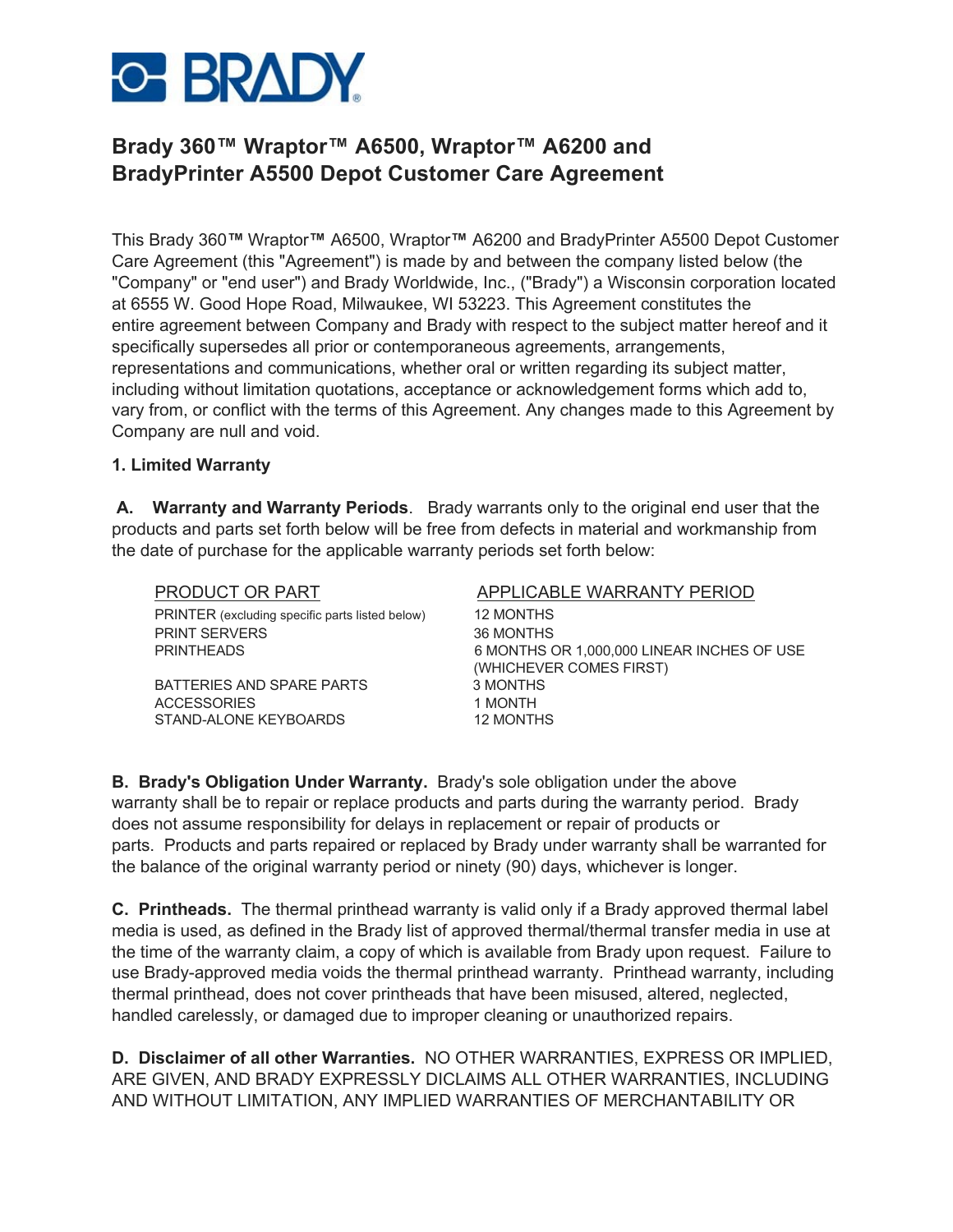## **O-BRADY**

FITNESS FOR A PARTICULAR PURPOSE. Some jurisdictions do not allow limitations on how long an implied warranty lasts, so the above limitations may not apply to particular end users.

**E. Limitations.** No salesperson, representative, or agent of Brady is authorized to make any guarantee, warranty or representation that contradicts the terms contained in this Limited Warranty. Any waiver, alteration, addition, or modification to the warranties contained herein must be in writing and signed by an executive officer of Brady to be valid, binding, and enforceable. The Limited Warranty shall not apply to the use or compatibility of any Brady product or part with other equipment. Character or page yield is also not a covered warranty service, as it is influenced by customer application, printer contrast settings, operating environments, printer conditions, and paper type. All statements, technical information, or recommendations relating to the products or parts are based upon tests believed to be reliable, but do not constitute a guaranty or warranty. BRADY SHALL NOT UNDER ANY CIRCUMSTANCES WHATSOEVER BE LIABLE TO ANY PARTY FOR LOSS OF PROFITS, DIMUNITION OF GOOD WILL, OR ANY OTHER SPECIAL, CONSEQUENTIAL, PUNITIVE, OR INCIDENTAL DAMAGES WHATSOEVER WITH RESPECT TO ANY CLAIM IN CONNECTION WITH BRADY PRODUCTS AND/OR PARTS. Brady's maximum liability for warranty claims is limited to the invoice price of the product claimed defective. Some jurisdictions do not allow the exclusion or limitation of incidental or consequential damages, so the above limitation or exclusion may not apply to particular end users, but, in such event, all other terms and conditions of this Limited Warranty shall remain in full force and effect.

**F. What May Void Warranty.** This Limited Warranty shall be null and void in the following circumstances:

1. Modification or repair of any covered product or part by the end user or anyone other than an authorized Brady service provider; or

2. Improper use or installation, failure to conduct regular maintenance or cleaning, or damage by accident or neglect, of any covered product or part by the end user or any third party; or 3. Failure of the end user or any third party to exercise caution to protect any covered product or part from electrostatic discharge, adverse temperature and humidity conditions, or physical abuse; or

4. Failure by the end user or any third party to use Brady printheads or other parts; or

5. Failure by the end user or any third party to use only Brady media if use of such media causes or contributes to the damage for which warranty service is sought; or

6. Failure by the end user to follow the Return Appointment Process set forth below.

**G. Repair Process.** In order to avail itself of this Limited Warranty, and as a condition precedent thereto, end user must:

1. Obtain a return material authorization ("RMA") from Brady, which will include an RMA number that must be prominently displayed on the outside of the shipping container. Returns without an RMA number must be rejected by Brady and immediately returned to end user, freight collect.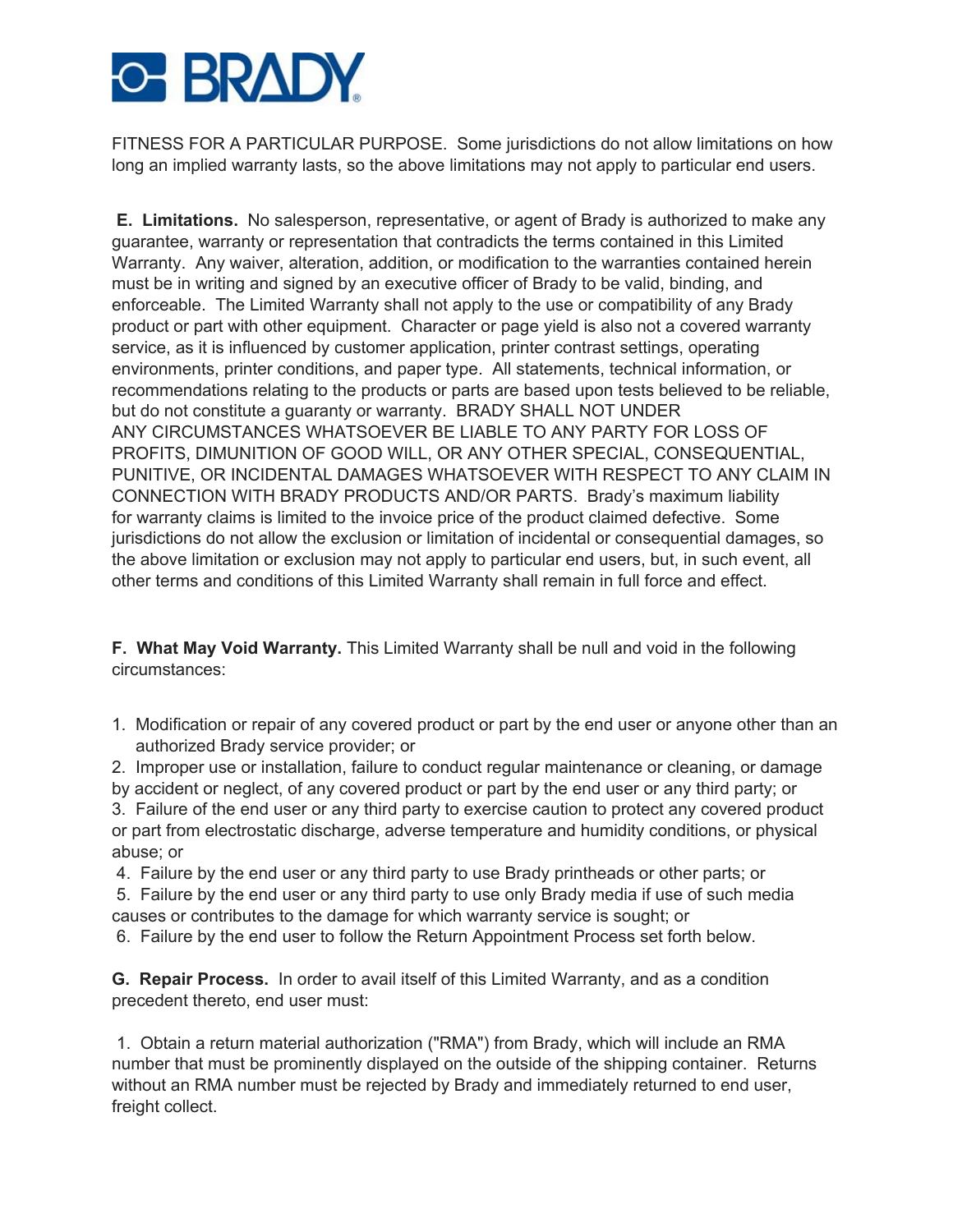

2. Ship the items being returned to Brady, freight prepaid, together with a written description of the claimed defect.

3. Pack the items being returned in the original packing carton or equivalent. Damage in transit is end users responsibility and may be cause to void the warranty claim.

**H. Transportation Costs.** For covered products, Brady will pay freight only to return product to end user and will ship via same method by which end user shipped covered product to Brady. However if Brady determines in the exercise of its reasonable but sole discretion that the product or part returned for warranty service is not defective, or does not otherwise qualify for warranty service, end user shall be liable for all costs of handling and transportation.

**2. Shipping Cost Coverage.** Shipping costs of Company's A6500/A6200/A5500 and A6500/A6200/A5500 loaner will be covered by Brady, provided that Company uses the method and account number provided by Brady Technical support. Shipping by any method other than by such method approved by Brady or shipping paid for by Company will not be paid for by Brady. Standard ground shipping methods will be used in all cases EXCEPT in the shipment of a Loaner to Company where 2nd Day freight service will be used.

**3. Loaner Usage.** In the event there is a warranty claim made pursuant to the terms of this Agreement, Company may request the use of a A6500/A6200/A5500 loaner pursuant to the following:

I. Dispatch of Loaner. If it is determined, in Brady's sole discretion, that a Company's A6500/A6200/A5500 is in need of a depot repair after Brady Technical Support tried to correct an issue with due diligence over the phone; Company may request a loaner A6500/A6200/A5500 from Brady Technical Support. If a loaner request is made before 12:00PM CST, a loaner will be shipped to Company the same day that such request is made. If the request for a loaner printer is made after 12:00PM CST, a loaner A6500/A6200/A5500 will be shipped the following business day. A6500/A6200/A5500 loaner will be shipped 2nd Day freight service.

II. Loaner Configuration. A6500/A6200/A5500 loaners will ship with default settings and power cord only. Printer loaner will not include any options or accessories (Quickstart guide, installation USB, SD card, etc.).

III.Use of Loaner. Company will be responsible for any repair costs associated with negligence, misuse or abuse of the loaner A6500/A6200/A5500.

IV. Return of Loaner. Company will be responsible for return shipping of loaner unit at Brady's expense. Loaner must be returned in original packaging and the power cord must be included. Printer loaner must be shipped to Brady within three (3) working days of receipt of Company's repaired IP printer. In the event of a late return, Company will be charged at Brady's then current A6500/A6200/A5500 rental rate.

**4. Stress Free System Setup**. Brady's Stress Free System Setup is an "over the phone" setup service available at no charge. This service can be scheduled by calling 1-800-643-8766, menu option 4 or online at www.bradyid.com/setupservice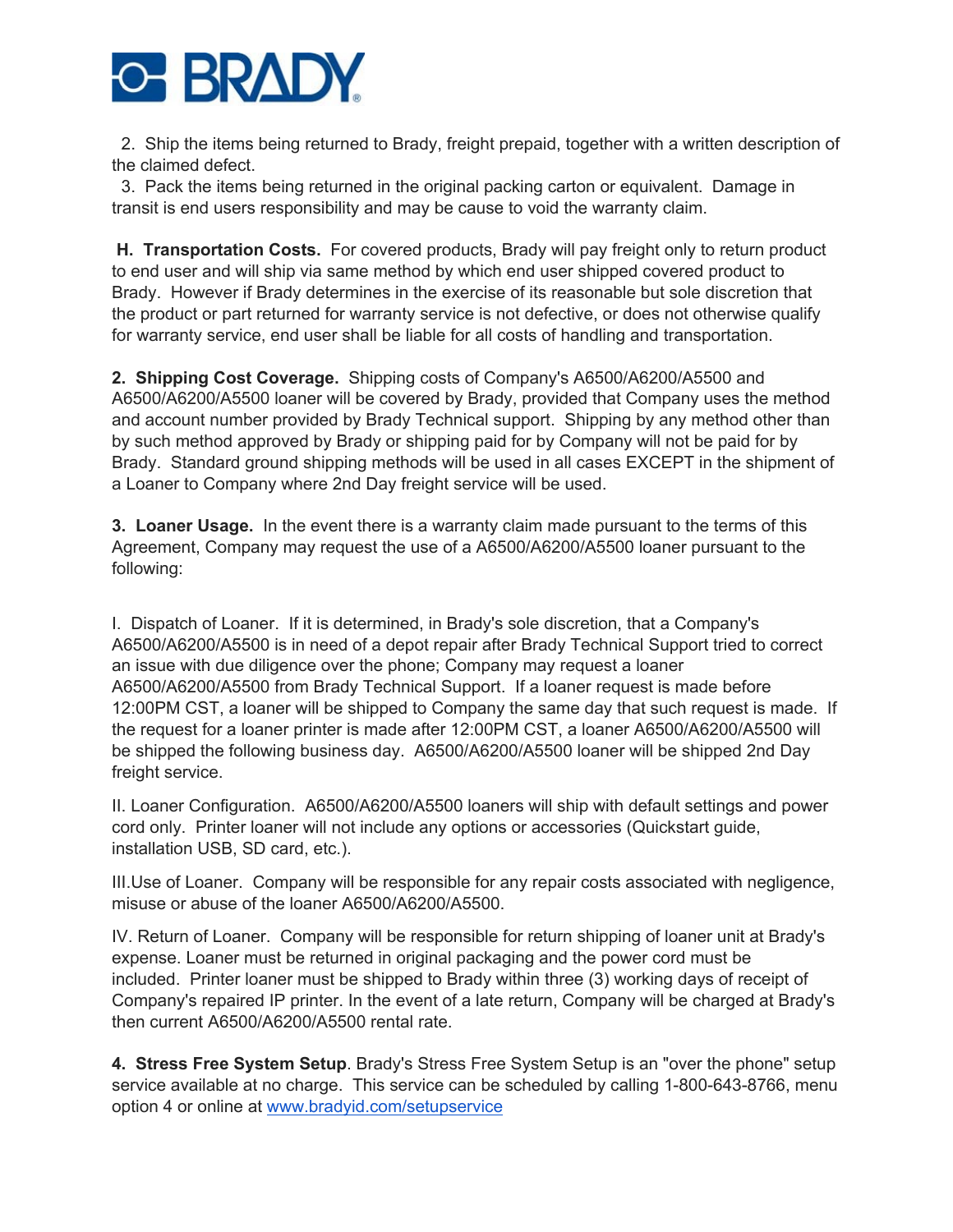

**5. Advanced Label Design Workshops**. Company will be contacted through the contact information provided in this Agreement via email about upcoming advanced label design workshops. Advanced label design workshops will be held at Brady#s sole discretion at such times, locations, and frequencies as deemed appropriate by Brady.

**6. Satisfaction Guaranteed.** If at any point Company is dissatisfied with Brady's performance or nonperformance of the terms of this Agreement, Company may terminate this Agreement by giving five (5) days advanced notice. Company may request a prorated refund. In no event shall such refund exceed an amount equal the total amount paid by Company pursuant to this Agreement multiplied by calendar days of the agreement remaining divided by the calendar days from the Agreement's remaining divided by the calendar days from the Agreement's execution date.

**7. Brady Technical Support**. Brady Technical support may be contacted by telephone at 1- 800-643-8766 from 7 a.m. to 7 p.m. CST, Monday through Friday or by email at tech\_support@bradycorp.com

**8. Limitation of Liability**. In no event shall Brady be liable to Company or any other third party for special, indirect, incidental, consequential or punitive damages of any kind or nature whatsoever, whether arising under contract, warranty, or tort (including negligence and strict liability) or any other theory of liability even if the possibility of such damages were disclosed to Brady or could have reasonably been foreseen by Brady. Brady's liability under this Agreement shall never exceed the fees received by Brady from Company. The limitations specified in this Section 13 will survive and apply even if any limited remedy specified in the Agreement is found to have failed of its essential purpose.

**9. Governing Law**. This Agreement is governed by the laws of the State of Wisconsin without regarding to the conflict of laws. The parties acknowledge and agree that this Agreement does not relate to the sale of good and will not be governed either by either the Uniform Commercial Code or the United Nations Convention on Contracts for the International Sale of Goods. Venue for any legal action shall lie in Milwaukee County, Wisconsin.

**10. Force Majeure**. Other than for payment, neither party shall be liable for delays in performance or nonperformance in whole or in part due to any causes that are beyond its reasonable control, such as acts of God, fire, strikes, embargo, acts of government or other similar causes.

**11. Severability**. If any provision of this Agreement is held by a court of competent jurisdiction to be contrary to law, the remaining provisions of this Agreement shall remain in full force and effect.

Thank you for your business.